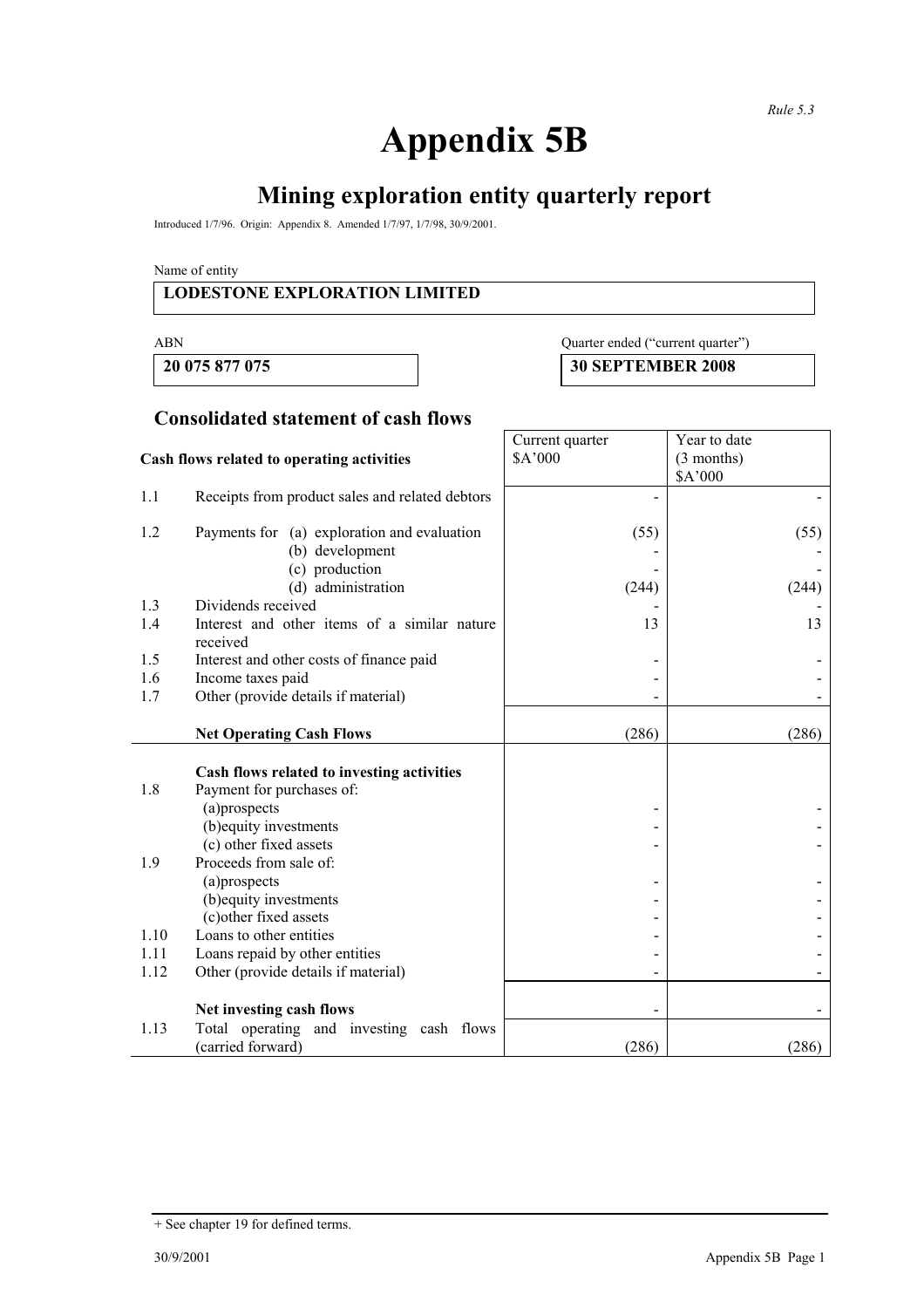| 1.13                 | Total operating and investing cash flows<br>(brought forward)                                                                                                     | (286)                                 | (286) |
|----------------------|-------------------------------------------------------------------------------------------------------------------------------------------------------------------|---------------------------------------|-------|
| 1.14<br>1.15<br>1.16 | Cash flows related to financing activities<br>Proceeds from issues of shares, options, etc.<br>Proceeds from sale of forfeited shares<br>Proceeds from borrowings | 1,429<br>$\qquad \qquad \blacksquare$ | 1,429 |
| 1.17<br>1.18<br>1.19 | Repayment of borrowings<br>Dividends paid<br>Other – Share issue costs                                                                                            | -<br>-                                |       |
|                      | Net financing cash flows                                                                                                                                          | 1,429                                 | 1,429 |
|                      | Net increase (decrease) in cash held                                                                                                                              | 1,143                                 | 1,143 |
| 1.20<br>1.21         | Cash at beginning of quarter/year to date<br>Exchange rate adjustments to item 1.20                                                                               | 586                                   | 586   |
| 1.22                 | Cash at end of quarter                                                                                                                                            | 1,729                                 | 1,729 |

### **Payments to directors of the entity and associates of the directors Payments to related entities of the entity and associates of the related entities**

|      |                                                                  | Current quarter<br>\$A'000 |
|------|------------------------------------------------------------------|----------------------------|
| 1.23 | Aggregate amount of payments to the parties included in item 1.2 | 76                         |
| 1.24 | Aggregate amount of loans to the parties included in item 1.10   | Nil                        |

1.25 Explanation necessary for an understanding of the transactions

## **Non-cash financing and investing activities**

2.1 Details of financing and investing transactions which have had a material effect on consolidated assets and liabilities but did not involve cash flows

Nil

2.2 Details of outlays made by other entities to establish or increase their share in projects in which the reporting entity has an interest

Nil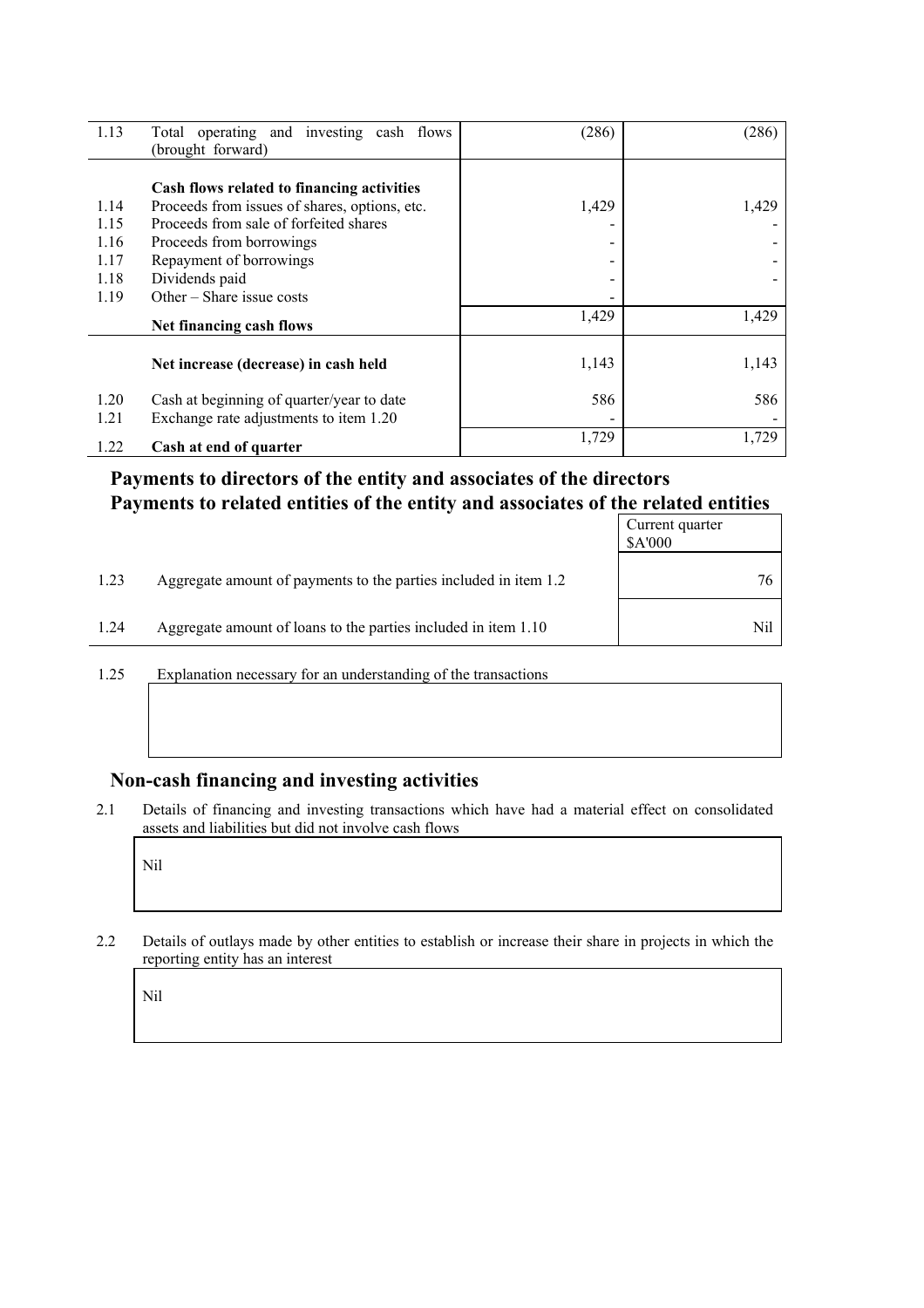#### **Financing facilities available**

*Add notes as necessary for an understanding of the position.* 

|     |                             | Amount available<br>\$A'000 | Amount used<br>\$A'000 |
|-----|-----------------------------|-----------------------------|------------------------|
| 3.1 | Loan facilities             | Nil                         | Nil                    |
| 3.2 | Credit standby arrangements | Nil                         | Nil                    |

# **Estimated cash outflows for next quarter**

|     | <b>Total</b>               | 456                      |
|-----|----------------------------|--------------------------|
|     |                            |                          |
| 4.2 | Development                | $\overline{\phantom{0}}$ |
| 4.1 | Exploration and evaluation | 456                      |
|     |                            | \$A'000                  |

# **Reconciliation of cash**

| Reconciliation of cash at the end of the quarter (as<br>shown in the consolidated statement of cash flows) to<br>the related items in the accounts is as follows. |                                                  | Current quarter<br>\$A'000 | Previous quarter<br>\$A'000 |
|-------------------------------------------------------------------------------------------------------------------------------------------------------------------|--------------------------------------------------|----------------------------|-----------------------------|
| 5.1                                                                                                                                                               | Cash on hand and at bank                         | 33                         | 18                          |
| 5.2                                                                                                                                                               | Deposits at call                                 | 1,696                      | 568                         |
| 5.3                                                                                                                                                               | Bank overdraft                                   |                            |                             |
| 5.4                                                                                                                                                               | Other (provide details)                          |                            |                             |
|                                                                                                                                                                   | <b>Total: cash at end of quarter (item 1.22)</b> | 1,729                      | 586                         |

## **Changes in interests in mining tenements**

|     |                                                                     | Tenement<br>reference  | Nature of interest<br>(note (2)) | Interest at<br>beginning<br>of quarter | Interest at<br>end of<br>quarter |
|-----|---------------------------------------------------------------------|------------------------|----------------------------------|----------------------------------------|----------------------------------|
| 6.1 | Interests in mining<br>tenements relinquished,<br>reduced or lapsed |                        |                                  |                                        |                                  |
| 6.2 | Interests in mining<br>tenements acquired or<br>increased           | Beaudesert<br>District | 50% equity in EPCA 1524          | Nil                                    | $168$ sq kms                     |

<sup>+</sup> See chapter 19 for defined terms.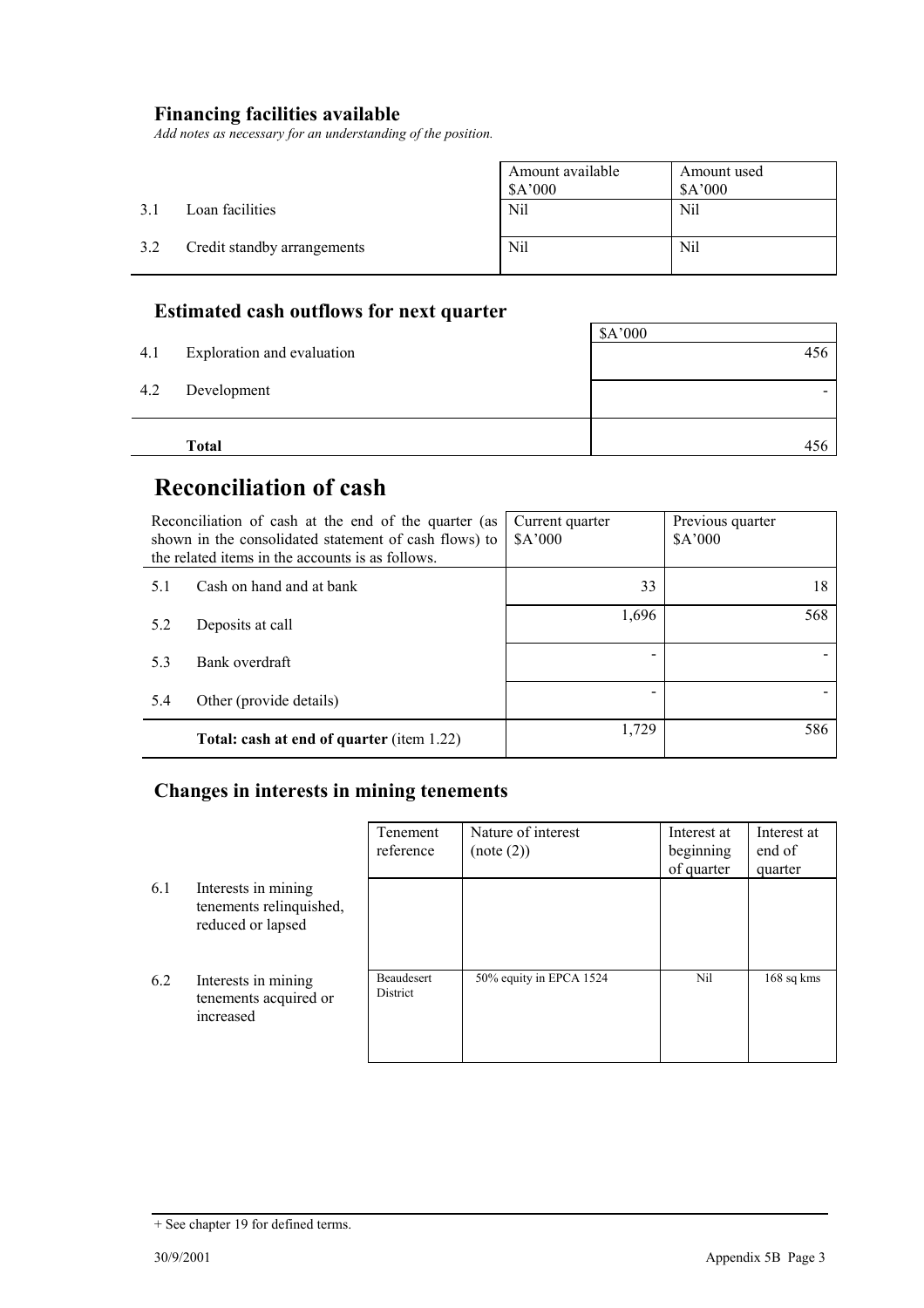#### **Issued and quoted securities at end of current quarter**

*Description includes rate of interest and any redemption or conversion rights together with prices and dates.* 

|      |                                      | Total number | Number quoted | Issue price per<br>security (see note<br>$3)$ (cents) | Amount paid up per<br>security (see note 3)<br>(cents) |
|------|--------------------------------------|--------------|---------------|-------------------------------------------------------|--------------------------------------------------------|
| 7.1  | Preference                           |              |               |                                                       |                                                        |
|      | <sup>+</sup> securities              |              |               |                                                       |                                                        |
|      | (description)                        |              |               |                                                       |                                                        |
| 7.2  | Changes during                       |              |               |                                                       |                                                        |
|      | quarter                              |              |               |                                                       |                                                        |
|      | (a) Increases                        |              |               |                                                       |                                                        |
|      | through issues                       |              |               |                                                       |                                                        |
|      | (b) Decreases                        |              |               |                                                       |                                                        |
|      | through returns of                   |              |               |                                                       |                                                        |
|      | capital, buy-backs,                  |              |               |                                                       |                                                        |
|      | redemptions                          |              |               |                                                       |                                                        |
| 7.3  | <sup>+</sup> Ordinary                | 175,409,529  | 175,409,529   | Fully paid                                            | Fully paid                                             |
|      | securities                           |              |               |                                                       |                                                        |
| 7.4  | Changes during                       |              |               |                                                       |                                                        |
|      | quarter                              |              |               |                                                       |                                                        |
|      | (a) Increases                        | 41,250,075   | 41,250,075    | 3 cents                                               | Fully paid                                             |
|      | through issues<br>(b) Decreases      |              |               |                                                       |                                                        |
|      | through returns of                   |              |               |                                                       |                                                        |
|      | capital, buy-backs                   |              |               |                                                       |                                                        |
|      | (c) Increase                         | 3,835,239    | 3,835,239     | 5 cents                                               | Fully paid                                             |
|      | through options                      |              |               |                                                       |                                                        |
|      | exercised                            |              |               |                                                       |                                                        |
| 7.5  | <sup>+</sup> Convertible debt        | N/A          |               |                                                       |                                                        |
|      | securities                           |              |               |                                                       |                                                        |
|      | (description)                        |              |               |                                                       |                                                        |
| 7.6  | Changes during                       |              |               |                                                       |                                                        |
|      | quarter                              |              |               |                                                       |                                                        |
|      | (a) Increases                        |              |               |                                                       |                                                        |
|      | through issues                       |              |               |                                                       |                                                        |
|      | (b) Decreases                        |              |               |                                                       |                                                        |
|      | through securities                   |              |               |                                                       |                                                        |
| 7.7  | matured, converted<br><b>Options</b> |              |               | Exercise price                                        | Expiry date                                            |
|      | (description and                     |              |               |                                                       |                                                        |
|      | conversion factor)                   | 501,000      | -             | 20 cents                                              | 27/01/11                                               |
|      |                                      | 10,000,000   |               | 7 cents                                               | 10/08/10                                               |
| 7.8  | Issued during                        | 10,000,000   |               | 7 cents                                               | 10/08/10                                               |
|      | quarter                              |              |               |                                                       |                                                        |
| 7.9  | <b>Exercised</b> during              | 3,835,239    | 3,835,239     | 5 cents                                               | 21/07/08                                               |
|      | quarter                              |              |               |                                                       |                                                        |
| 7.10 | Expired during                       | 27,098,395   | 27,098,395    | 5 cents                                               | 21/07/08                                               |
|      | quarter                              |              |               |                                                       |                                                        |
| 7.11 | <b>Debentures</b>                    | $\rm N/A$    |               |                                                       |                                                        |
|      | (totals only)                        |              |               |                                                       |                                                        |
| 7.12 | <b>Unsecured notes</b>               | N/A          |               |                                                       |                                                        |
|      | (totals only)                        |              |               |                                                       |                                                        |